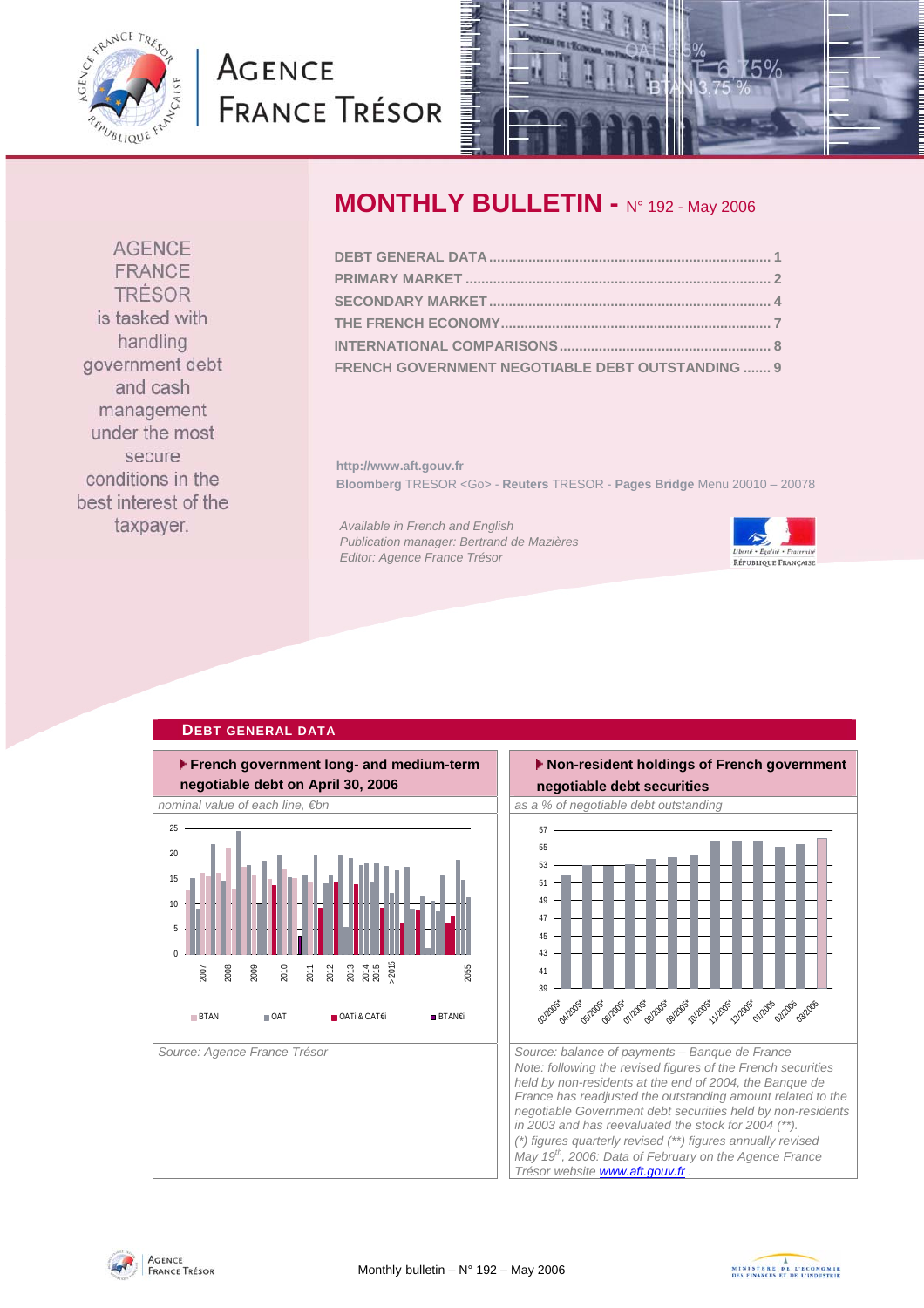### **PRIMARY MARKET**

A,

|                  | Auction indicative calendar  |          |    |            |    |                                                       |                                |            |
|------------------|------------------------------|----------|----|------------|----|-------------------------------------------------------|--------------------------------|------------|
|                  |                              |          |    | <b>BTF</b> |    |                                                       | <b>BTAN / index linked OAT</b> | <b>OAT</b> |
| <b>May 2006</b>  | auction date                 |          | 9  | 15         | 22 | 29                                                    | 18                             | 4          |
|                  | settlement date              |          | 11 | 18         | 24 | 1st-Jun                                               | 23                             |            |
| <b>June 2006</b> | auction date                 | $\sigma$ | 12 | 19         | 26 |                                                       | 15                             |            |
|                  | settlement date              |          | 15 | 22         | 29 |                                                       | 20                             | n          |
|                  |                              |          |    |            |    | anticipated or delayed auctions (bank holidays, etc.) |                                |            |
|                  | Source: Agence France Trésor |          |    |            |    |                                                       |                                |            |

00.00.07







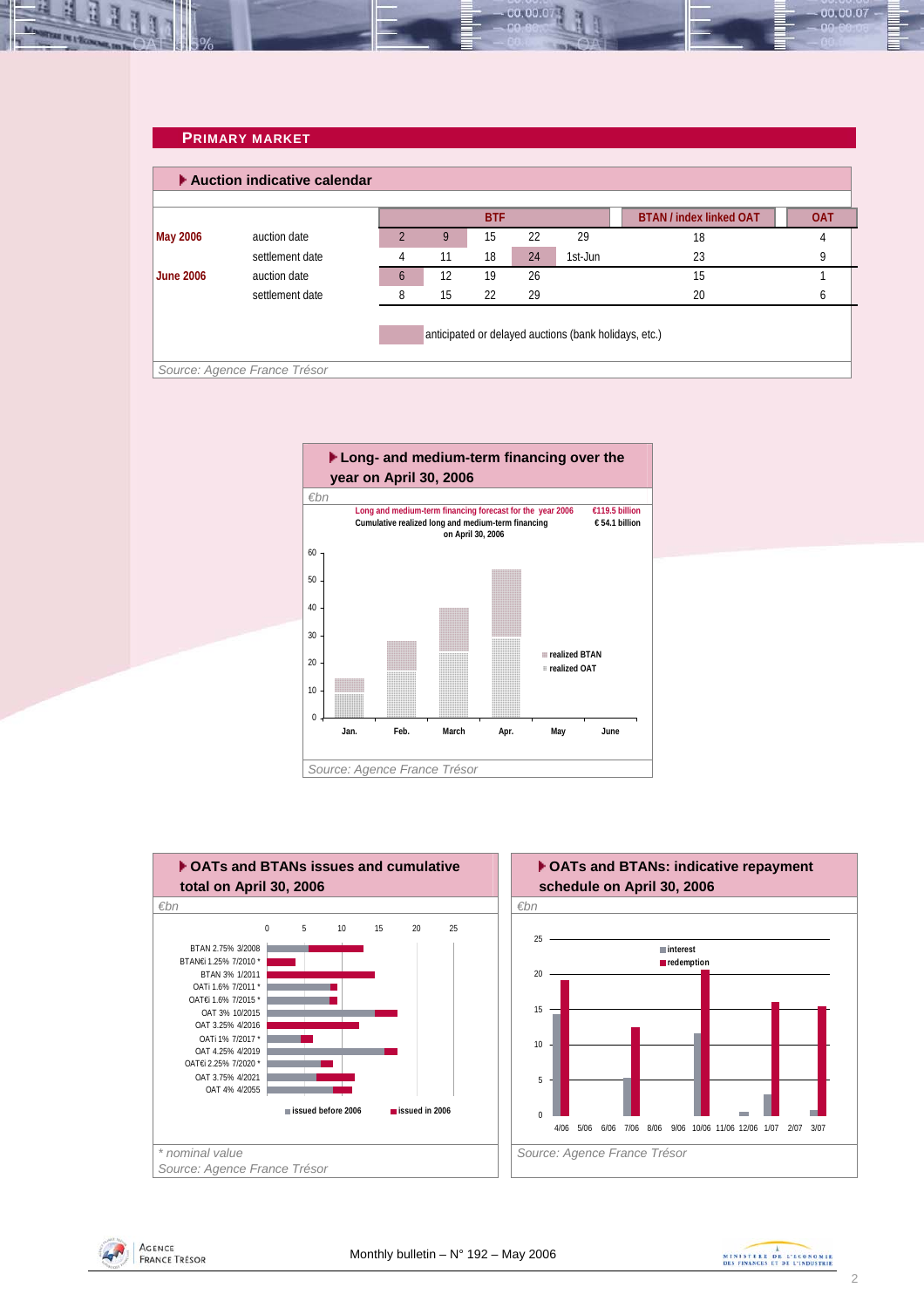## **OAT and BTAN auctions – April 2006**

|                               | OAT 10 years | OAT 15 years    | OAT 50 years | <b>BTAN 2 years</b> | <b>BTAN 5 years</b>                  | BTAN€i 5 years |  |
|-------------------------------|--------------|-----------------|--------------|---------------------|--------------------------------------|----------------|--|
|                               | 25/4/2016    | 4/25/2019       | 4/25/2055    | 3/12/2008           | 1/12/2011                            | 7/25/2010      |  |
|                               | 3.25%        | 4.25%           | 4%           | 2,75%               | 3%                                   | 1,25%          |  |
| <b>Auction date</b>           | 4/6/2006     | 4/6/2006        | 4/6/2006     | 4/20/2006           | 4/20/2006                            | 4/20/2006      |  |
| Settlement date               | 4/11/2006    | 4/11/2006       | 4/11/2006    | 4/25/2006           | 4/25/2006                            | 4/25/2006      |  |
| Amount announced              |              | $5,000 - 5,500$ |              |                     | $\leftarrow 4,000 - 4,500 - \right.$ |                |  |
| Bid amount                    | 6,285        | 3,450           | 1,865        | 5,595               | 5.786                                | 5,534          |  |
| Amount served                 | 2,890        | 1,590           | 870          | 2,157               | 2,221                                | 3,304          |  |
| of which: NCTs before auction | 0            | 0               | 0            | 0                   | 21                                   | 54             |  |
| NCTs after auction            |              |                 |              |                     | 656                                  | 330            |  |
| <b>Total issued amount</b>    | 2,890        | 1,590           | 870          | 2,157               | 2,877                                | 3,634          |  |
| Bid-to-cover ratio            | 2.17         | 2.17            | 2.14         | 2.59                | 2.61                                 | 1.67           |  |
| Weighted average price        | 94.70%       | 102.59%         | 97.03%       | 98.97%              | 97.11%                               | 99.53%         |  |
| Yield to maturity             | 3.90%        | 3.99%           | 4.14%        | 3.32%               | 3.68%                                | 1.36%          |  |
| Indexation coefficient*       | ٠            | $\sim$          | $\sim$       | ٠                   | $\sim$                               | 1,00920        |  |

00.00.07

*Source: Agence France Trésor* 

**He of the Second Party** 

| <b>BTF auctions - April 2006</b> |            |            |            |            |
|----------------------------------|------------|------------|------------|------------|
| $\epsilon$ m                     |            |            |            |            |
|                                  | <b>BTF</b> | <b>BTF</b> | <b>BTF</b> | <b>BTF</b> |
|                                  | 1 month    | 3 month    | 6 month    | 1 year     |
| <b>Auction date</b>              |            | 4/3/2006   |            | 4/3/2006   |
| Settlement date                  |            | 4/6/2006   |            | 4/6/2006   |
| Maturity                         |            | 6/29/2006  |            | 3/15/2007  |
| <b>Total issued amount</b>       |            | 2,029      |            | 1,238      |
| Weighted average rate            |            | 2.587%     |            | 3.081%     |
| <b>Auction date</b>              |            | 4/10/2006  |            | 4/10/2006  |
| Settlement date                  |            | 4/13/2006  |            | 4/13/2006  |
| Maturity                         |            | 7/13/2006  |            | 3/15/2007  |
| <b>Total issued amount</b>       |            | 2,004      |            | 1,235      |
| Weighted average rate            |            | 2.558%     |            | 2.984%     |
| <b>Auction date</b>              |            | 4/18/2006  | 4/18/2006  |            |
| Settlement date                  |            | 4/20/2006  | 4/20/2006  |            |
| Maturity                         |            | 7/13/2006  | 10/12/2006 |            |
| <b>Total issued amount</b>       |            | 2,015      | 1,203      |            |
| Weighted average rate            |            | 2.549%     | 2.729%     |            |
| <b>Auction date</b>              |            | 4/24/2006  | 4/24/2006  |            |
| Settlement date                  |            | 4/27/2006  | 4/27/2006  |            |
| Maturity                         |            | 7/27/2006  | 10/12/2006 |            |
| <b>Total issued amount</b>       |            | 2,003      | 1,210      |            |
| Weighted average rate            |            | 2.567%     | 2.740%     |            |

*Source: Agence France Trésor* 



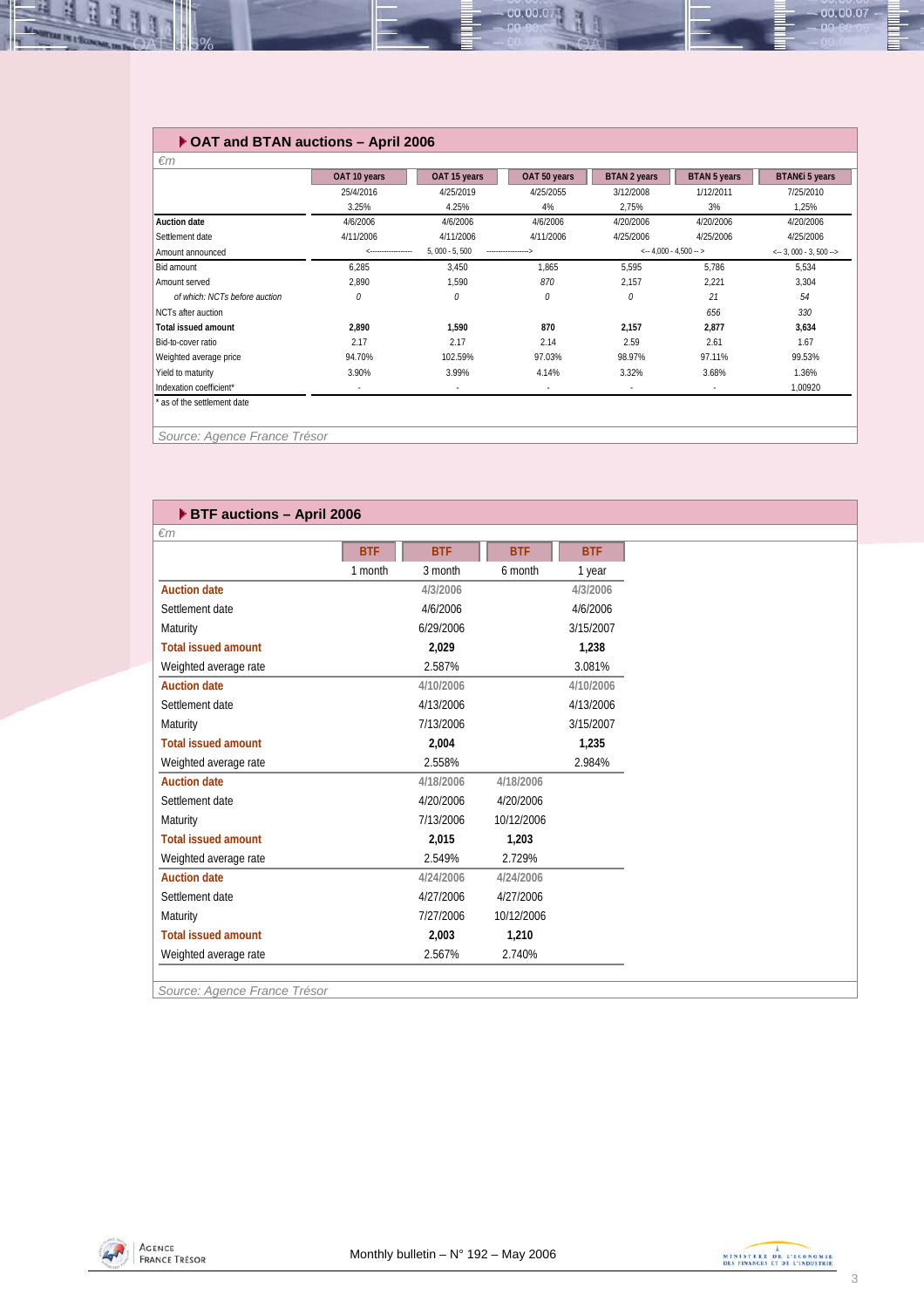



*(1) difference between the yield of the OAT 4% April 2013 and the yield of the OATi 2.5% July 2013 (2) difference between the yield of the OAT 5% April 2012 and the yield of the OAT€i 3% July 2012 (3) difference between the yield of the OAT 5.5% April 2029 and the yield of the OATi 3.4% July 2029 (4) difference between the yield of the OAT 5.75% October 2032 and the yield of the OAT€i 3.15% July 2032* 

32

**Insurance companies** credit institutions  $\Box$  UCITS  $\Box$ other

non-resident investors

5

8 2

| 1.9<br>1.7<br>1.5<br>1.3<br>1.1<br><b>41/06</b><br>3/1/04<br>anos anos anos anos anos anos anos anos<br>France 10 years (1)<br>France 30 years (3)<br>Euro zone 10 years (2)<br>Euro zone 30 years (4) | $\cdot$ $\cdot$ $\cdot$<br>(2) differend<br>and the yiel<br>(3) differend<br>and the yiel<br>(4) differend<br>2032 and th |
|--------------------------------------------------------------------------------------------------------------------------------------------------------------------------------------------------------|---------------------------------------------------------------------------------------------------------------------------|
| Source: Bloomberg                                                                                                                                                                                      |                                                                                                                           |
|                                                                                                                                                                                                        |                                                                                                                           |
| Negotiable government debt and swaps                                                                                                                                                                   |                                                                                                                           |
|                                                                                                                                                                                                        |                                                                                                                           |

| Negotiable government debt and swaps    |         |          |          |          |         |          |          |          |
|-----------------------------------------|---------|----------|----------|----------|---------|----------|----------|----------|
| $\varepsilon$ bn                        |         |          |          |          |         |          |          |          |
|                                         | end     | end      | end      | end      | end     | end      | February | April    |
|                                         | 2000    | 2001     | 2002     | 2003     | 2004    | 2005     | 2006     | 2006     |
| Negotiable government debt              |         |          |          |          |         |          |          |          |
| outstanding                             | 616     | 653      | 717      | 788      | 833     | 877      | 890      | 881      |
| OAT                                     | 419     | 443      | 478      | 512      | 552     | 593      | 617      | 603      |
| <b>BTAN</b>                             | 154     | 158      | 151      | 167      | 184     | 189      | 185      | 192      |
| <b>BTF</b>                              | 43      | 52       | 88       | 109      | 97      | 95       | 88       | 86       |
| Swaps outstanding                       | III     | 37       | 61       | 61       | 61      | 52       | 52       | 53       |
| Average maturity of the negotiable debt |         |          |          |          |         |          |          |          |
| before swaps                            | 6 years | 6 years  | 5 years  | 5 years  | 6 years | 6 years  | 6 years  | 7 years  |
|                                         | 64 days | 47 days  | 343 days | 297 days | 79 days | 267 days | 316 days | 0 days   |
| after swaps                             | III     | 5 years  | 5 years  | 5 years  | 6 years | 6 years  | 6 years  | 6 years  |
|                                         | III     | 358 days | 266 days | 235 days | 33 days | 228 days | 279 days | 328 days |
|                                         |         |          |          |          |         |          |          |          |
| Source: Agence France Trésor            |         |          |          |          |         |          |          |          |



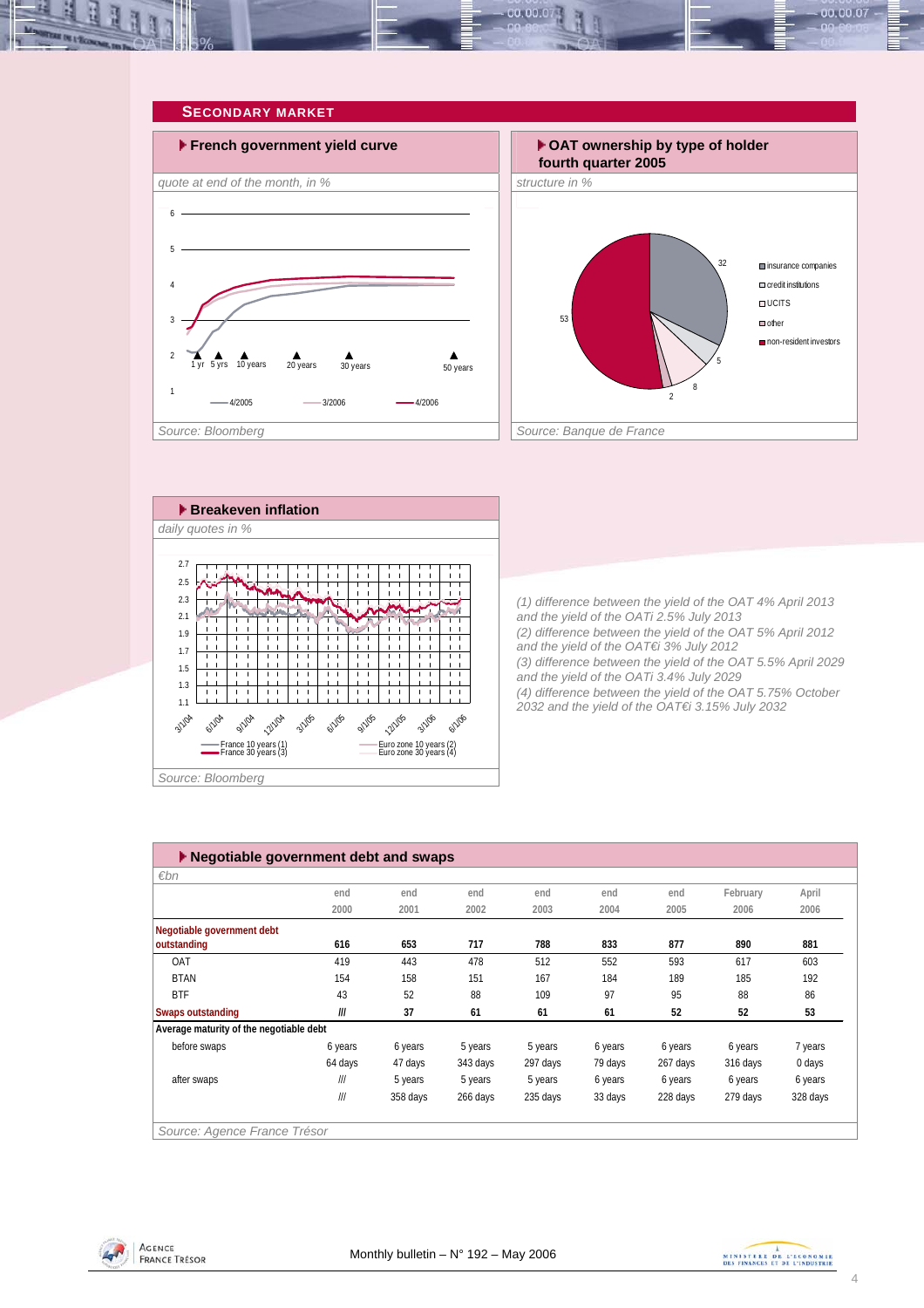

10,00.0



# **Focus**





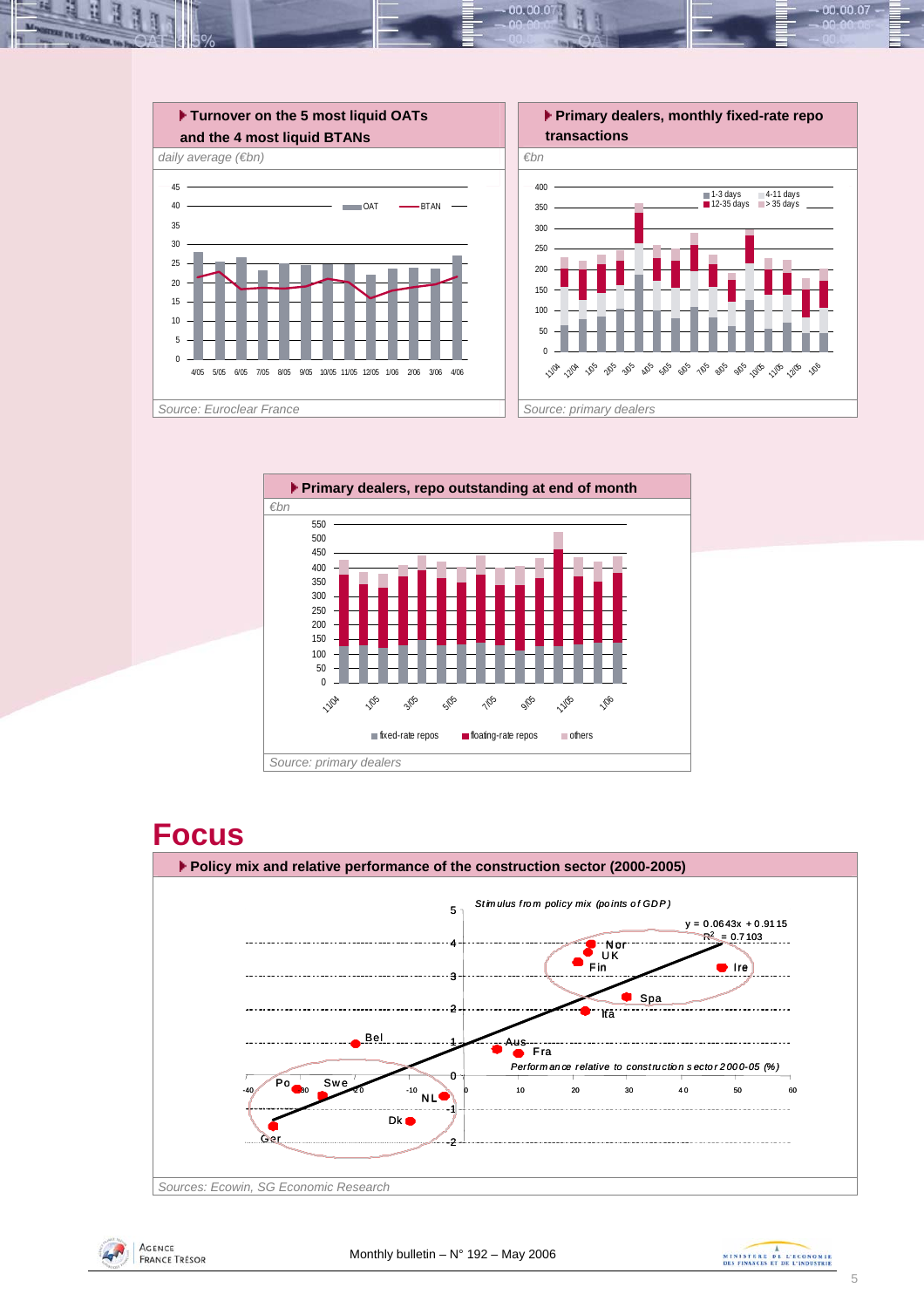#### **TRIBUNE**

# What lies ahead for European real estate?

The first half of the decade saw real estate sector trends diverge substantially. In many European economies, residential markets experienced exceptional growth driven by a spectacular rise in home prices. The economic benefits to those countries were noteworthy. The resulting increase in household wealth acted as a substitute for wage income growth and insulated consumers from the negative impact of some very unfavourable economic conditions. European economies that lacked this support saw their domestic performance suffer heavily and felt even more acutely the impact of the poor general economic conditions in recent years.

At a time when economic disparities appear to be diminishing and lending conditions are simultaneously being tightened, what comes next for the real estate sector? Are the countries that have enjoyed strong property market growth (the UK, Spain, France, Finland) exposed to a correction, which late in the real estate cycle is often harsh? On the other hand, might countries that are behind in the cycle (Germany , Portugal) take up the slack and experience their own real estate boom?

While the risk of a downward correction on the most dynamic markets is fairly high at present, there is, in our view, nothing to suggest that a spontaneous correction on these markets is imminent. The extent of overvaluation of property prices compared with market fundamentals is probably significant but behaviour is subject to a great deal of inertia. There are several reasons for this inertia: the trend towards longer mortgage, persistently low mortgage lending rates, demographic trends that increase households' desire for home ownership and lower the return that buyers expect, lastly, competition between lending establishments. While none of these supports is likely to endure forever, they continue to support a relative high flow of demand for housing. Hence, we need to look elsewhere for the origin of a potential shock on these markets. One of our recent studies demonstrated the key, sometimes crucial, influence of the policy-mix on real estate market conditions. Apart from widespread low interest rates, economic policy mix trends, including not only monetary policy but also fiscal policy, do a much better job of accounting for European home market performance of recent years. From this observation we conclude that:

- Overall, the backdrop remains unfavourable for Germany and Portugal. Despite the normalisation of monetary conditions, fiscal policy tightening raises many doubts about these economies' ability to profit from a significant rebound in their real estate markets.
- Conversely, Ireland, Spain, Finland, Sweden, Belgium and Denmark should benefit from very accommodating economic policy, which should be able to reduce the risk of a dramatic adjustment on the most overvalued property markets (Ireland and Spain), despite the anticipated fall-off in demand resulting from the foreseeable increase in repayment burdens as vast majority of debt is made up of ARMs,.
- The disappearance of the economic policy support in the UK, France, Norway and Italy will make market conditions more difficult, thereby increasing the risk of a downward adjustment in housing prices, this especially in the event of a sharper-than-anticipated increase in interest rates.

**Economic and Market Analysis Véronique Riches Flores Société Générale** 

*NB: this Agence France Trésor forum offers economists an opportunity to express their personal opinion. Thus, the above article strictly reflects the author's view, and should not be construed as expressing the viewpoints of Agence France Trésor or the Ministry of the Economy, Finance and Industry.* 



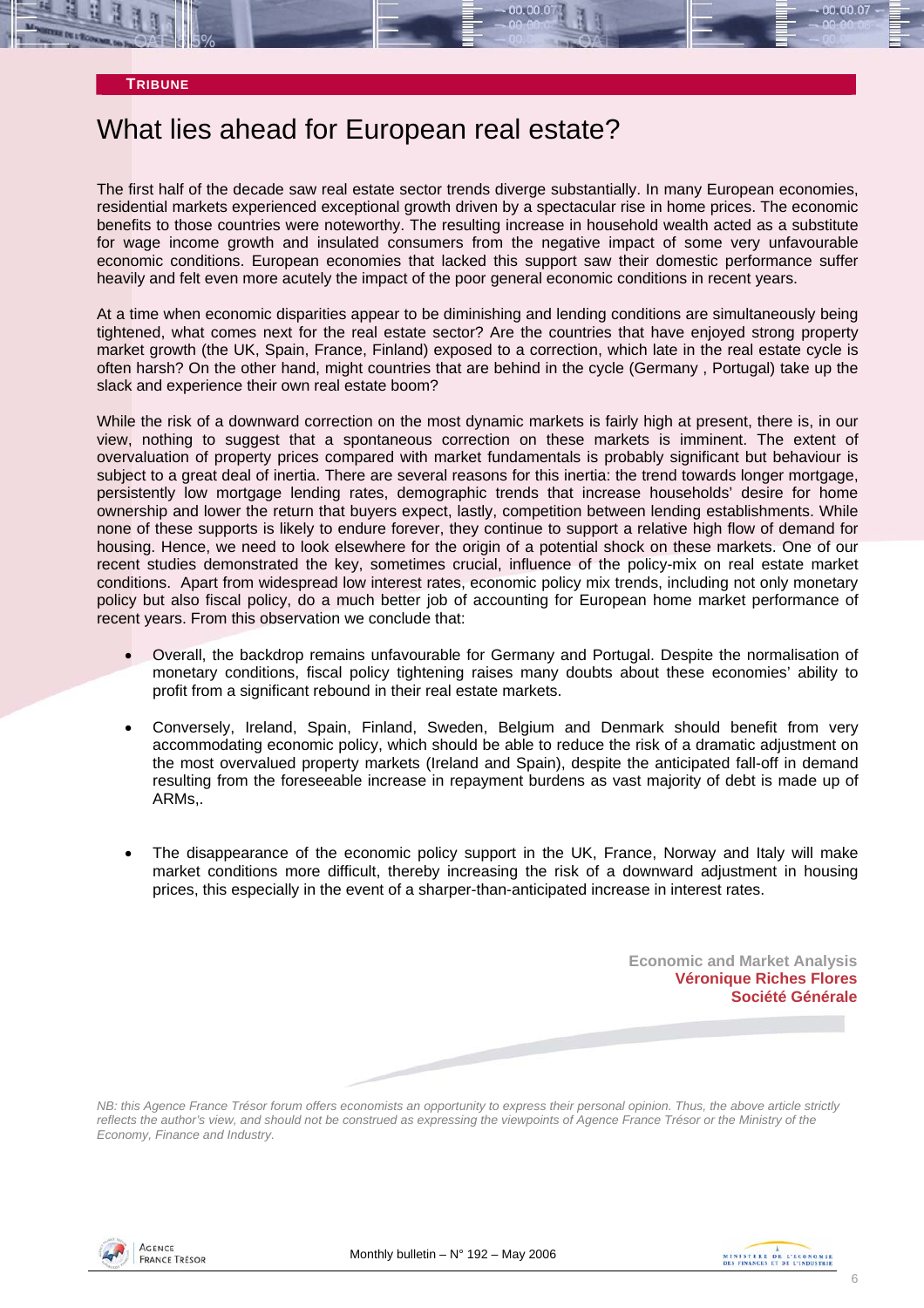

### **THE FRENCH ECONOMY**

| $\blacktriangleright$ Macro-economic forecast |      |          |          |  |  |  |  |  |  |
|-----------------------------------------------|------|----------|----------|--|--|--|--|--|--|
| Real growth rate as a %                       |      |          |          |  |  |  |  |  |  |
|                                               | 2005 | 2006     | 2007     |  |  |  |  |  |  |
| French GDP                                    | 14   | $2 - 25$ | $2 - 25$ |  |  |  |  |  |  |
| Euro zone GDP                                 | 1.3  | 2.0      | 1.9      |  |  |  |  |  |  |
| Household consumption                         | 21   | 23       | 2.5      |  |  |  |  |  |  |
| <b>Business investment</b>                    | 37   | 39       | 42       |  |  |  |  |  |  |
| Exports                                       | 3.2  | 6.5      | 6.1      |  |  |  |  |  |  |
| Imports                                       | 6.6  | 6.8      | 6.1      |  |  |  |  |  |  |
| Consumer prices                               | 1.8  | 17       | 17       |  |  |  |  |  |  |
| (year-on-year)                                |      |          |          |  |  |  |  |  |  |

#### **Execut economic indicators**

| Industrial output*, year-on-year     | $-0.6%$       | 2/2006     |
|--------------------------------------|---------------|------------|
| Household consumption*, year-on-year | 3.5%          | 3/2006     |
| Unemployment rate (ILO)              | 9.5%          | 3/2006     |
| Consumer prices, year-on-year        |               |            |
| all items                            | 1.5%          | 3/2006     |
| all items excluding tobacco          | 1.5%          | 3/2006     |
| Trade balance, fob-fob, sa           | $-2.0$ FUR bn | 2/2006     |
| H.<br>H.                             | $-2.4$ FUR bn | 1/2006     |
| Current account balance, sa          | $-3.3$ FUR bn | 2/2006     |
| H.<br>u.                             | $-3.6$ FUR bn | 1/2006     |
| 10-year interest rate (TEC10)        | 4.02%         | 04/28/2006 |
| 3-month interest rate (Euribor)      | 2.852%        | 04/28/2006 |
| FUR/USD                              | 1.2537        | 04/28/2006 |
| FUR / JPY                            | 143.29        | 04/28/2006 |
|                                      |               |            |

*Source: Ministry of the Economy, Finance and Industry \*manufactured goods –* 



*Source: Insee ; Ministry of the Economy, Finance and Industry ; Banque de France* 





|                    |          |          |          | ▶ Government budget monthly position |         |
|--------------------|----------|----------|----------|--------------------------------------|---------|
| €bn                |          |          |          |                                      |         |
|                    |          |          |          | end-of-March level                   |         |
|                    | 2004     | 2005     | 2004     | 2005                                 | 2006    |
| General budget     |          |          |          |                                      |         |
| balance            | $-45.41$ | $-45.15$ | $-17.62$ | $-16.97$                             | $-4.24$ |
| revenue            | 242.99   | 249.11   | 54.96    | 54.26                                | 52.44   |
| expenditure        | 288.40   | 294.26   | 72.57    | 71.23                                | 56.68   |
| Balance of special |          |          |          |                                      |         |
| Treasury accounts  | 1.53     | 1.68     | $-8.34$  | $-7.85$                              | $-2.47$ |
| General budget     |          |          |          |                                      |         |
| outturn            | $-43.88$ | $-43.47$ | $-25.96$ | $-24.82$                             | $-6.71$ |
|                    |          |          |          |                                      |         |
|                    |          |          |          |                                      |         |

**Public finance: general government deficit and debt**  *€bn As a % of GDP* 



*for more information: http://www.minefi.gouv.fr/themes/finances\_etat/budget/index.htm*



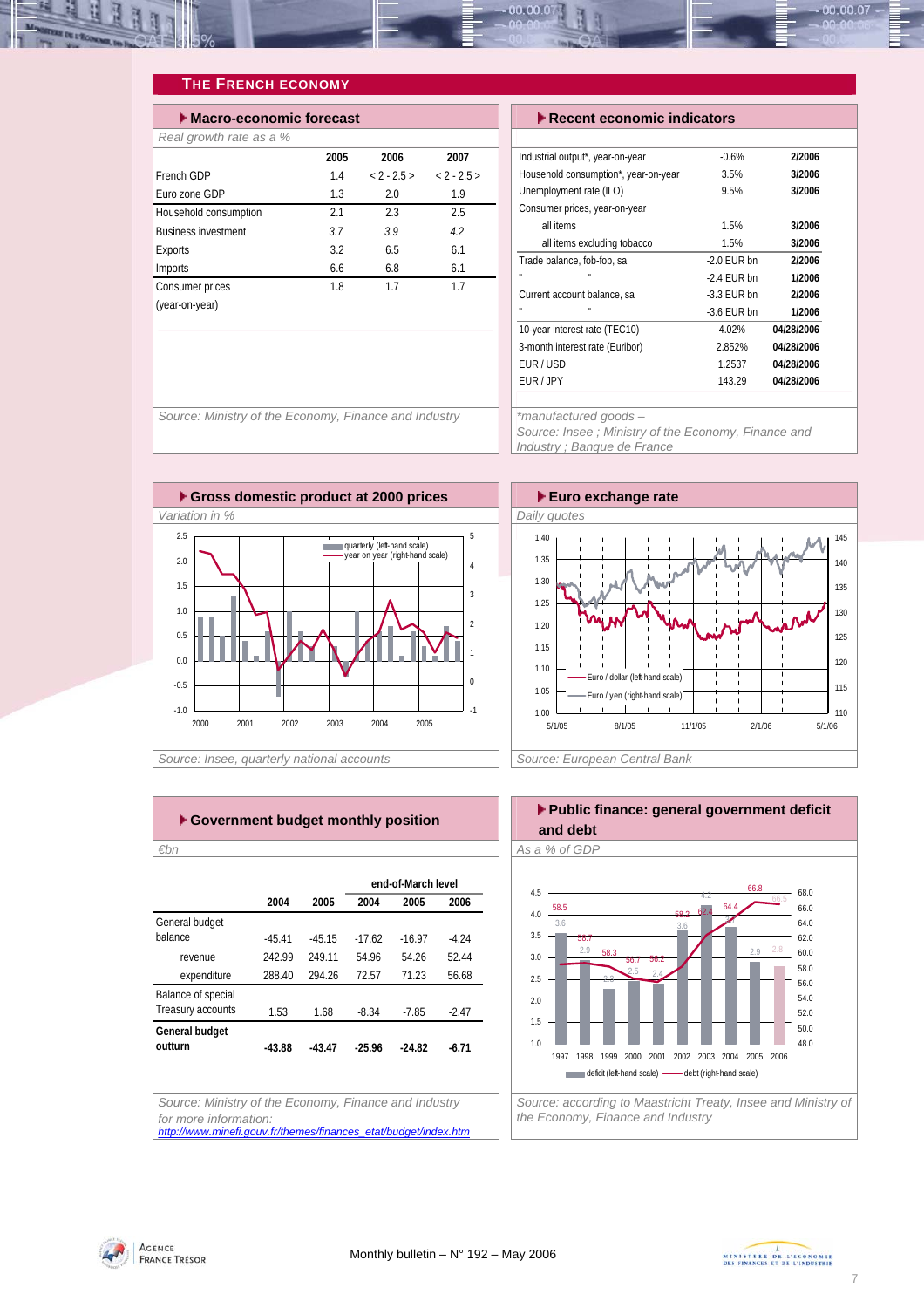|    | Timetable for the release of French economic indicators   |    |                                                      |  |  |  |  |  |
|----|-----------------------------------------------------------|----|------------------------------------------------------|--|--|--|--|--|
|    | <b>May 2006</b>                                           |    | <b>June 2006</b>                                     |  |  |  |  |  |
|    | New building starts in March<br>3                         | 7  | Central government budget: statement at end of April |  |  |  |  |  |
| 9  | Gross foreign exchange reserves in April                  |    | Gross foreign exchange reserves in May               |  |  |  |  |  |
| 10 | Central government budget: statement at end of March      | 9  | Industrial output in April                           |  |  |  |  |  |
| 10 | Industrial output in March                                | 9  | Foreign trade in April                               |  |  |  |  |  |
| 12 | Foreign trade in March                                    | 14 | Consumer prices: index for May                       |  |  |  |  |  |
| 12 | Consumer prices: final index for April                    | 15 | Payroll employment: final results Q1-2006            |  |  |  |  |  |
| 17 | Payroll employment: provisional results Q1-2006           | 16 | Balance of payments in April                         |  |  |  |  |  |
| 17 | Wages: provisional statistics Q1-2006                     | 21 | Household consumption of manufactured goods in May   |  |  |  |  |  |
| 17 | Industrial investments: quarterly April survey            | 23 | Wages: final statistics Q1-2006                      |  |  |  |  |  |
| 19 | Balance of payments in March                              | 26 | Industrial trends: monthly survey for June           |  |  |  |  |  |
| 19 | Quarterly national accounts: first results Q1-2006        | 27 | New building starts in May                           |  |  |  |  |  |
| 19 | Annualy national accounts: first results 2005             | 29 | Industrial producer prices: May index                |  |  |  |  |  |
| 23 | Household consumption of manufactured goods in April      | 29 | Quarterly national accounts: final results Q1-2006   |  |  |  |  |  |
| 23 | Industrial trends: monthly survey for May                 | 30 | Household confidence survey: June survey             |  |  |  |  |  |
| 31 | Industrial producer prices: April index                   | 30 | Job seekers in May                                   |  |  |  |  |  |
| 31 | Household confidence survey: May survey                   | 30 | Net foreign exchange reserves in May                 |  |  |  |  |  |
| 31 | Job seekers in April                                      |    |                                                      |  |  |  |  |  |
| 31 | New building starts in April                              |    |                                                      |  |  |  |  |  |
| 31 | Net foreign exchange reserves in April                    |    |                                                      |  |  |  |  |  |
|    |                                                           |    |                                                      |  |  |  |  |  |
|    | Harmonized index of consumer prices - Eurozone (Eurostat) |    |                                                      |  |  |  |  |  |
|    | Index for April: May 17                                   |    |                                                      |  |  |  |  |  |
|    | Index for May: June 15                                    |    |                                                      |  |  |  |  |  |

00.00.0





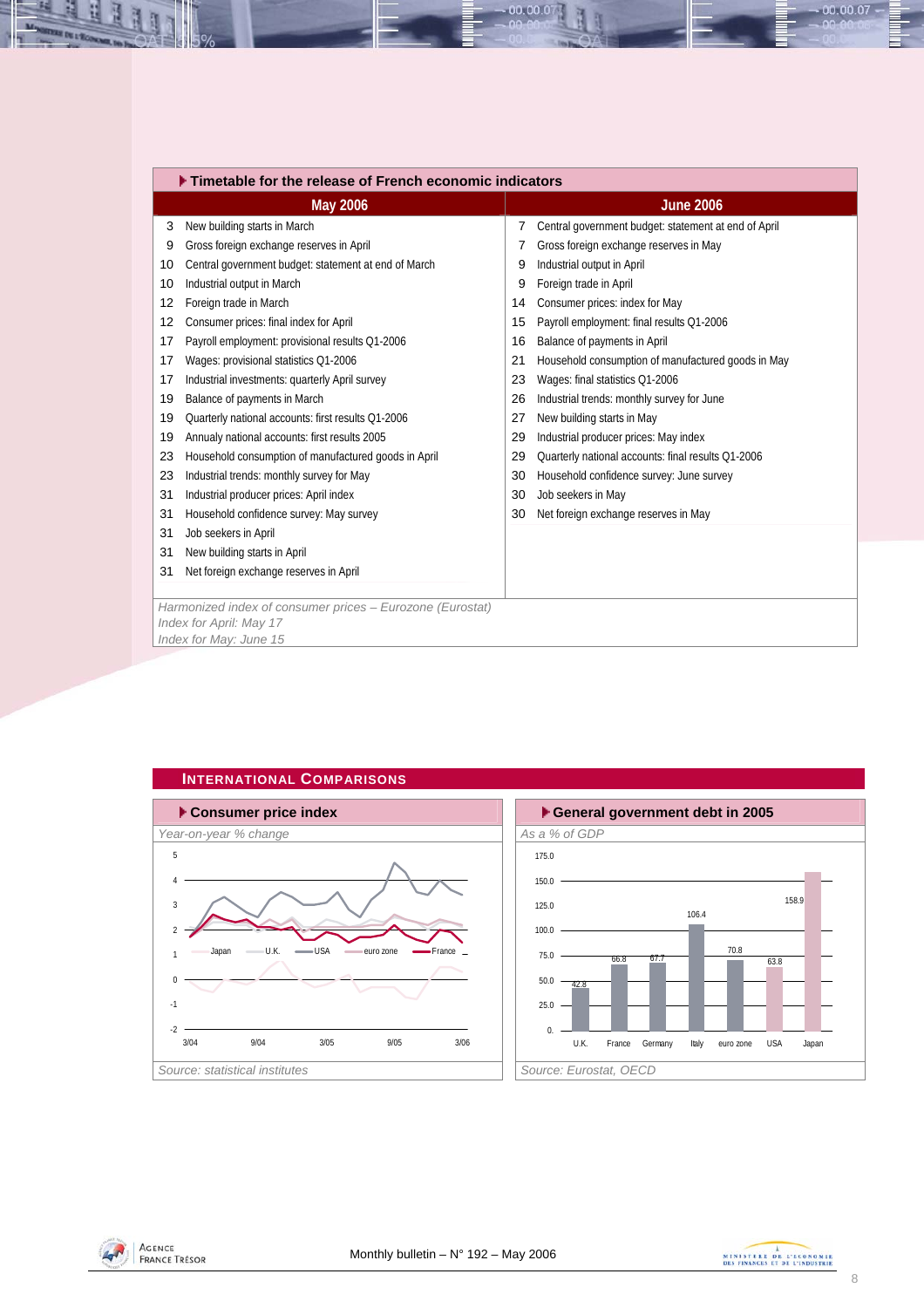#### **FRENCH GOVERNMENT NEGOTIABLE DEBT OUTSTANDING -** *DETTE NEGOCIABLE DE L'ETAT*

 $-00.00.07$ 

#### **OAT au 30 avril 2006** */ fungible Treasury bonds at April 30, 2006*

|                                             |                                                                                                                                                                                            |                                  |                                                            |                                |                          |                                             |                                               |                                                  |                                                            |                                | En euros              |
|---------------------------------------------|--------------------------------------------------------------------------------------------------------------------------------------------------------------------------------------------|----------------------------------|------------------------------------------------------------|--------------------------------|--------------------------|---------------------------------------------|-----------------------------------------------|--------------------------------------------------|------------------------------------------------------------|--------------------------------|-----------------------|
| <b>CODE ISIN</b><br><b>Euroclear France</b> | Libellé de l'emprunt /<br><b>Bond</b>                                                                                                                                                      | Encours / Outstanding            | Coefficient<br>d'indexation /<br>indexation<br>coefficient | Valeur nominale/<br>face value | démembré<br>/stripped    | <b>CODE ISIN</b><br><b>Euroclear France</b> | Libellé de l'emprunt /<br><b>Bond</b>         | Encours / Outstanding                            | Coefficient<br>d'indexation /<br>indexation<br>coefficient | Valeur nominale/<br>face value | démembré<br>/stripped |
|                                             | Echéance 2006                                                                                                                                                                              | 23 946 810 401                   |                                                            |                                |                          |                                             | Echéance 2015                                 | 45 040 120 553                                   |                                                            |                                |                       |
| FR0000570533                                | OAT 6,5% 25 octobre 2006                                                                                                                                                                   | 15 102 140 991                   |                                                            |                                |                          | 1808 140 000 FR0010163543                   | OAT 3,5% 25 avril 2015                        | 18 055 313 893                                   |                                                            |                                | 22 750 000            |
| FR0000570541 V                              | OAT TEC10 25 octobre 2006                                                                                                                                                                  | 8 844 669 410                    |                                                            |                                |                          | FR00101355251                               | OAT€i 1,6% 25 juillet 2015                    | 9 534 806 660 (1)                                | 1,02901                                                    | 9 266 000 000                  |                       |
|                                             | Échéance 2007                                                                                                                                                                              | 36 408 826 604                   |                                                            |                                |                          | FR0010216481                                | OAT 3% 25 octobre 2015                        | 17 450 000 000                                   |                                                            |                                | 184 700 000           |
| FR0000570574                                | OAT 5,5% 25 avril 2007                                                                                                                                                                     | 21 771 775 424                   |                                                            |                                | 664 380 000              |                                             | Échéance 2016                                 | 28 921 000 000                                   |                                                            |                                |                       |
| FR0000570590                                | OAT 5,5% 25 octobre 2007                                                                                                                                                                   | 14 637 051 180                   |                                                            |                                | 282 580 000              | FR0010288357                                | OAT 3,25% 25 avril 2016                       | 12 269 000 000                                   |                                                            |                                | 35 200 000            |
|                                             | Échéance 2008                                                                                                                                                                              | 42 188 093 494                   |                                                            |                                |                          | FR0000187361                                | OAT 5% 25 octobre 2016                        | 16 652 000 000                                   |                                                            |                                | 1 230 780 000         |
| FR0000570632                                | OAT 5.25% 25 avril 2008                                                                                                                                                                    | 24 403 932 367                   |                                                            |                                | 631 110 000              |                                             | Échéance 2017                                 | 6 101 381 360                                    |                                                            |                                |                       |
| FR0000570665                                | OAT 8,5% 25 octobre 2008                                                                                                                                                                   | 17 784 161 127                   |                                                            |                                | 4 757 950 000            | FR00102351761                               | OATi 1% 25 juillet 2017                       | 6 101 381 360 (1)                                | 1,00916                                                    | 6 046 000 000                  |                       |
|                                             | Échéance 2009                                                                                                                                                                              | 63 806 364 063                   |                                                            |                                |                          |                                             | Échéance 2019                                 | 26 201 285 359                                   |                                                            |                                |                       |
| FR0000570673V                               | OAT TEC10 25 janvier 2009                                                                                                                                                                  | 9 853 044 498                    |                                                            |                                |                          | FR0000189151                                | OAT 4,25% 25 avril 2019                       | 17 344 000 000                                   |                                                            |                                | 156 290 000           |
| FR0000571432                                | OAT 4% 25 avril 2009                                                                                                                                                                       | 18 640 258 371                   |                                                            |                                |                          | 1 738 180 000 FR0000570921                  | OAT 8,5% 25 octobre 2019                      | 8 844 392 893                                    |                                                            |                                | 4 177 930 000         |
| FR0000571424 I                              | OATi 3% 25 juillet 2009                                                                                                                                                                    | 15 468 924 156 (1)               | 1,12001                                                    | 13 811 416 109                 |                          | FR0000570954 C                              | ETAT 9.82% 31 décembre 2019                   | 12 892 466 (2)                                   |                                                            | 6 692 154                      |                       |
| FR0000186199                                | OAT 4% 25 octobre 2009                                                                                                                                                                     | 19 844 137 038                   |                                                            |                                | 622 450 000              |                                             | Échéance 2020                                 | 9 158 009 310                                    |                                                            |                                |                       |
|                                             | Échéance 2010                                                                                                                                                                              | 31 162 742 970                   |                                                            |                                |                          | FR0010050559 I                              | OAT€i 2,25% 25 juillet 2020                   | 9 158 009 310 (1)                                | 1,05011                                                    | 8 721 000 000                  |                       |
| FR0000186603                                | OAT 5,5% 25 avril 2010                                                                                                                                                                     | 15 311 719 352                   |                                                            |                                | 567 370 000              |                                             | Échéance 2021                                 | 11 584 000 000                                   |                                                            |                                |                       |
| FR0000187023                                | OAT 5,5% 25 octobre 2010                                                                                                                                                                   | 15 851 023 618                   |                                                            |                                | 2 503 230 000            | FR0010192997                                | OAT 3,75% 25 avril 2021                       | 11 584 000 000                                   |                                                            |                                | 192 240 000           |
|                                             | Échéance 2011                                                                                                                                                                              | 43 340 927 642                   |                                                            |                                |                          |                                             | Échéance 2022                                 | 1243 939 990                                     |                                                            |                                |                       |
| FR0000570731                                | OAT 6,5% 25 avril 2011                                                                                                                                                                     | 19 572 445 710                   |                                                            |                                |                          | 973 250 000 FR0000571044                    | OAT 8,25% 25 avril 2022                       | 1 243 939 990                                    |                                                            |                                | 911 650 000           |
| FR00100943751                               | OATi 1,6% 25 juillet 2011                                                                                                                                                                  | 9 713 595 600 (1)                | 1,04616                                                    | 9 285 000 000                  |                          |                                             | Échéance 2023                                 | 10 606 195 903                                   |                                                            |                                |                       |
| FR0000187874                                | OAT 5% 25 octobre 2011                                                                                                                                                                     | 14 054 886 332                   |                                                            |                                | 626 990 000              | FR0000571085                                | OAT 8,5% 25 avril 2023                        | 10 606 195 903                                   |                                                            |                                | 7 522 690 000         |
|                                             | Échéance 2012                                                                                                                                                                              | 56 421 950 003                   |                                                            |                                |                          |                                             | Échéance 2025                                 | 8 511 928 118<br>8 511 928 118                   |                                                            |                                |                       |
| FR0000188328                                | OAT 5% 25 avril 2012                                                                                                                                                                       | 15 654 110 580                   |                                                            |                                | 1 502 450 000            | FR0000571150                                | OAT 6% 25 octobre 2025                        |                                                  |                                                            |                                | 3 309 350 000         |
| FR0000188013 I                              | OAT€i 3% 25 juillet 2012                                                                                                                                                                   | 15 728 019 160 (1)               | 1,08514                                                    | 14 494 000 000                 |                          |                                             | Échéance 2028<br>OAT zéro coupon 28 mars 2028 | 13 702 119<br>13 702 119 (3)                     |                                                            | 46 232 603                     |                       |
| FR0000188690<br>FR0000570780                | OAT 4,75% 25 octobre 2012<br>OAT 8,5% 26 décembre 2012                                                                                                                                     | 19 554 122 924<br>5 485 697 339  |                                                            |                                | 378 950 000              | FR0000571226 C                              | Échéance 2029                                 | 22 380 026 417                                   |                                                            |                                |                       |
|                                             | Échéance 2013                                                                                                                                                                              | 51 552 907 856                   |                                                            |                                |                          | FR0000571218                                | OAT 5,5% 25 avril 2029                        | 15 500 880 458                                   |                                                            |                                | 2640870000            |
| FR0000188989                                | OAT 4% 25 avril 2013                                                                                                                                                                       | 19 137 183 879                   |                                                            |                                | 129 900 000              | FR00001864131                               | OATi 3.4% 25 juillet 2029                     | 6 879 145 959 (1)                                | 1.11527                                                    | 6 168 144 000                  |                       |
| FR00001889551                               |                                                                                                                                                                                            |                                  | 1,06291                                                    | 13 929 329 230                 |                          |                                             | Échéance 2032                                 | 26 677 344 140                                   |                                                            |                                |                       |
| FR0010223560 I                              | OATi 2,5% 25 juillet 2013<br>OATi 2,5% 25 juillet 2013 août 2005                                                                                                                           | 14 805 623 332 (1)<br>10629(1)   | 1,06291                                                    | 10 000                         |                          | FR00001887991                               | OATEi 3,15% 25 juillet 2032                   | 7 939 344 140 (1)                                | 1,06397                                                    | 7 462 000 000                  |                       |
| FR00102330641                               | OATi 2,5% 25 juillet 2013 sept 2005                                                                                                                                                        | 276 357 (1)                      | 1.06291                                                    | 260 000                        |                          | FR0000187635                                | OAT 5,75% 25 octobre 2032                     | 18 738 000 000                                   |                                                            |                                | 7 465 400 000         |
| FR00102441941                               | OATi 2,5% 25 juillet 2013 oct 2005                                                                                                                                                         | 3 199 359 (1)                    | 1,06291                                                    | 3 010 000                      |                          |                                             | Échéance 2035                                 | 14 664 000 000                                   |                                                            |                                |                       |
| FR00102532031                               | OATi 2,5% 25 juillet 2013 nov 2005                                                                                                                                                         | 4 289 586 (1)                    | 1,06291                                                    | 4 035 700                      |                          | FR0010070060                                | OAT 4.75% 25 avril 2035                       | 14 664 000 000                                   |                                                            |                                | 3 274 950 000         |
| FR00102632931                               | OATi 2,5% 25 juillet 2013 déc 2005                                                                                                                                                         | 5 5 6 7 0 3 5 (1)                | 1,06291                                                    | 5 237 541                      |                          |                                             | Échéance 2055                                 | 11 283 000 000                                   |                                                            |                                |                       |
| FR0010011130                                | OAT 4% 25 octobre 2013                                                                                                                                                                     | 17 596 757 679                   |                                                            |                                | 86 800 000               | FR0010171975                                | OAT 4% 25 avril 2055                          | 11 283 000 000                                   |                                                            |                                | 1 196 500 000         |
|                                             | Échéance 2014                                                                                                                                                                              | 32 145 724 224                   |                                                            |                                |                          |                                             |                                               |                                                  |                                                            |                                |                       |
| FR0010061242<br>FR0010112052                | OAT 4% 25 avril 2014<br>OAT 4% 25 octobre 2014                                                                                                                                             | 18 039 752 234<br>14 105 971 990 |                                                            |                                | 15 280 000<br>60 700 000 |                                             |                                               |                                                  |                                                            |                                |                       |
|                                             | (1) Encours OAT indexées = valeur nominale x coefficient d'indexation / indexed bonds outstanding = face value x indexation coefficient                                                    |                                  |                                                            |                                |                          |                                             |                                               | <b>Total OAT / total fungible Treasury bonds</b> |                                                            |                                | 603 360 280 526       |
|                                             | (2) y compris intérêts capitalisés au 31/12/2005 / including coupons capitalized at 12/31/2005; non offerte à la souscription / not open to subscription                                   |                                  |                                                            |                                |                          |                                             |                                               | Encours démembré /stripped outstanding           |                                                            |                                | 49 671 010 000        |
|                                             | (3) valeur actualisée au 31/03/2006 / actualized value at 03/31/2006 ; non offerte à la souscription / not open to subscription                                                            |                                  |                                                            |                                |                          |                                             | En % des lignes démembrables                  |                                                  |                                                            |                                |                       |
|                                             |                                                                                                                                                                                            |                                  |                                                            |                                |                          |                                             |                                               |                                                  |                                                            |                                | 10,27%                |
|                                             | OATi: OAT indexée sur l'indice français des prix à la consommation (hors tabac) / OAT indexed on the French consumer price index (excluding tobacco)                                       |                                  |                                                            |                                |                          |                                             | As a % of strippable bonds                    |                                                  |                                                            |                                |                       |
|                                             | OAT€i : OAT indexée sur l'indice des prix à la consommation harmonisé de la zone euro (hors tabac) / OAT indexed on the eurozone harmonized index of<br>consumer price (excluding tobacco) |                                  |                                                            |                                |                          |                                             | Durée de vie moyenne                          |                                                  |                                                            |                                | 9 ans et 162 jours    |
|                                             | TEC 10 : taux de l'échéance constante à 10 ans / yield of 10-year constant maturity Treasury                                                                                               |                                  |                                                            |                                |                          |                                             | Average maturity                              |                                                  |                                                            |                                | 9 years and 162 days  |



**DE L'ÉCON**